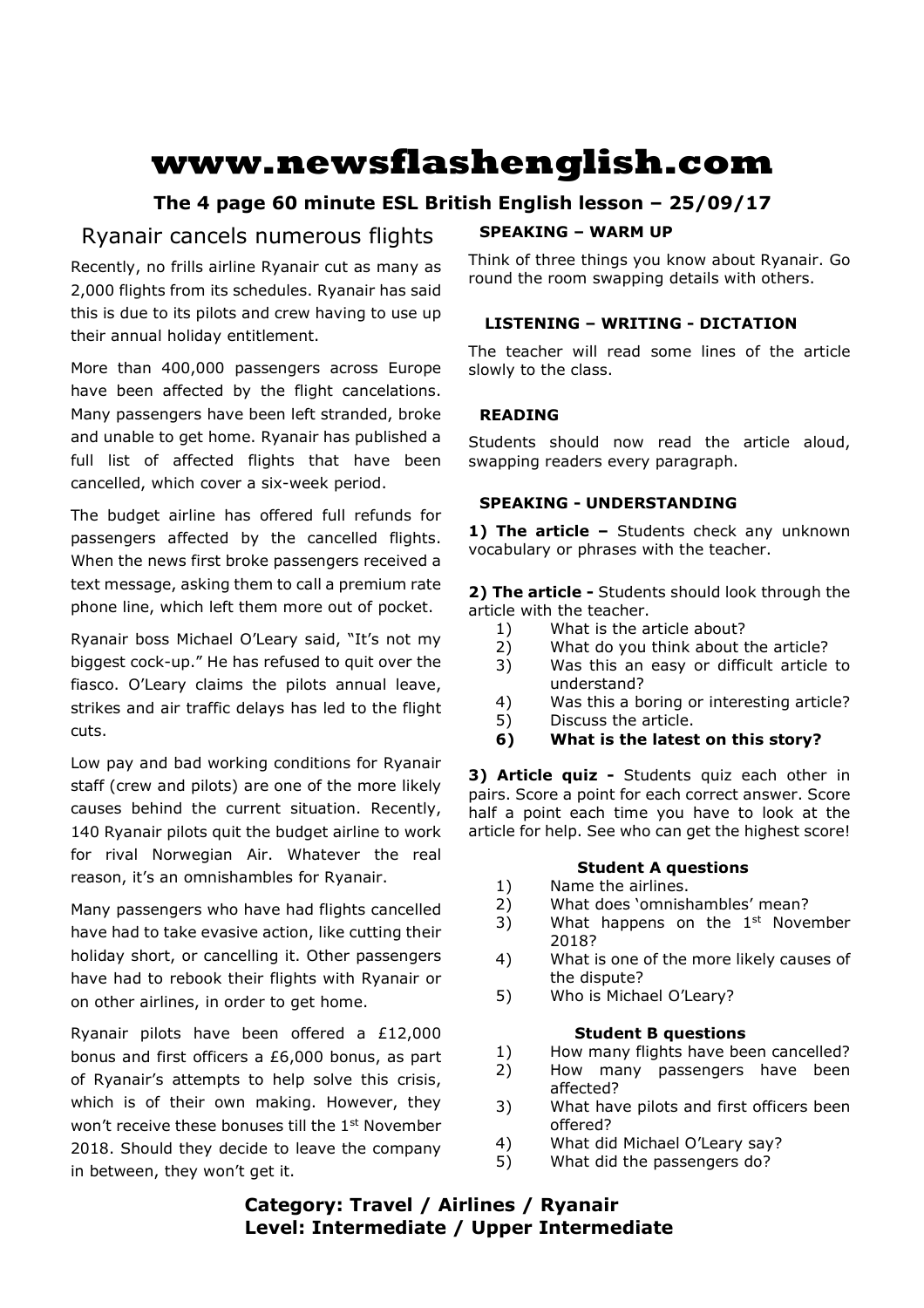#### **WRITING / SPEAKING**

you can about **'Ryanair***'. One-two minutes.*  Compare with other teams. Using your words compile a short dialogue together.

#### **WRITING / SPEAKING**

*In pairs* – Think of three budget airlines you know of. Which is best? Why? Have you flown on any of them? Discuss together.

| -- |
|----|
|    |
|    |

### **SPEAKING - THINKING**

Think of three advantages and three disadvantages of flying with Ryanair. Discuss together.

#### **SPEAKING – RADIO INTERVIEW**

*In pairs – Student A* is a journalist. *Student B* is a passenger on Ryanair. You have just discovered that the flight you are returning home on is cancelled. How will you get back home? You have little money left. The next flight is in 3 days. Where will you stay now? Where will you rebook your flight? Etc. *Student A* is talking to *Student B*. *3 mins* 

#### **DISCUSSION**

#### **Student A questions**

- 1) What do you think about what you've read?
- 2) Have you ever flown on Ryanair? If yes, when and where to?
- 3) Do you think Ryanair will lose customers when this flight cancelation fiasco is over?
- 4) Should Ryanair improve the pay for its staff?
- 5) Would you like to work for Ryanair? Why? Why not?
- 6) Why have these flight cancelations happened?
- 7) What advice would you give Michael O'Leary?
- 8) What advice would you give the Ryanair passengers affected by the imposed flight cancelations?
- 9) Why do people fly Ryanair?

#### **SPEAKING – ROLEPLAY 1**

In pairs. On the board write as many words as In groups. One of you is the interviewer. The others are one of the following people. You are in the *Discussion FM* radio studio in London. Today's interview is about: *Ryanair cancels numerous flights.*

- 1) Michael O'Leary.
- 2) An airline passenger, who Ryanair flight was cancelled 1 hour ahead of boarding.
- 3) A travel journalist.
- 4) A Ryanair passenger, who has just discovered their flight has been cancelled in 4 weeks' time.

*The teacher will choose some groups to roleplay their interview in front of the class.* 

#### **SPEAKING – GAME - RYANAIR**

*In a circle as a class – "I flew on Ryanair*  recently and I saw..." Repeat what was previously said, and then add one more thing. Forget any and you are eliminated! *5 mins.* 

#### **SPEAKING - DISCUSSION**

*Allow 5-10 minutes* – As a class.

**Budget airlines – Where is good to fly to and why? When? Best day to fly?** 

*The teacher can moderate the session.*

#### **DISCUSSION**

#### **Student B questions**

- 1) Did the headline make you want to read the article?
- 2) What alternatives are there to Ryanair?
- 3) Should Ryanair improve its working conditions for staff?
- 4) Is Norwegian Air a threat to Ryanair?
- 5) What are the budget airlines like in your neck of the woods?
- 6) Should Ryanair passengers, whose flights have been cancelled, get additional compensation from the airline for other costs incurred, as a result of the flight cancelations?
- 7) Should Ryanair pilots be required to give up their holiday to fill the gap in Ryanair's flight schedules, or should the airline recruit more pilots?
- 8) Did you like this discussion?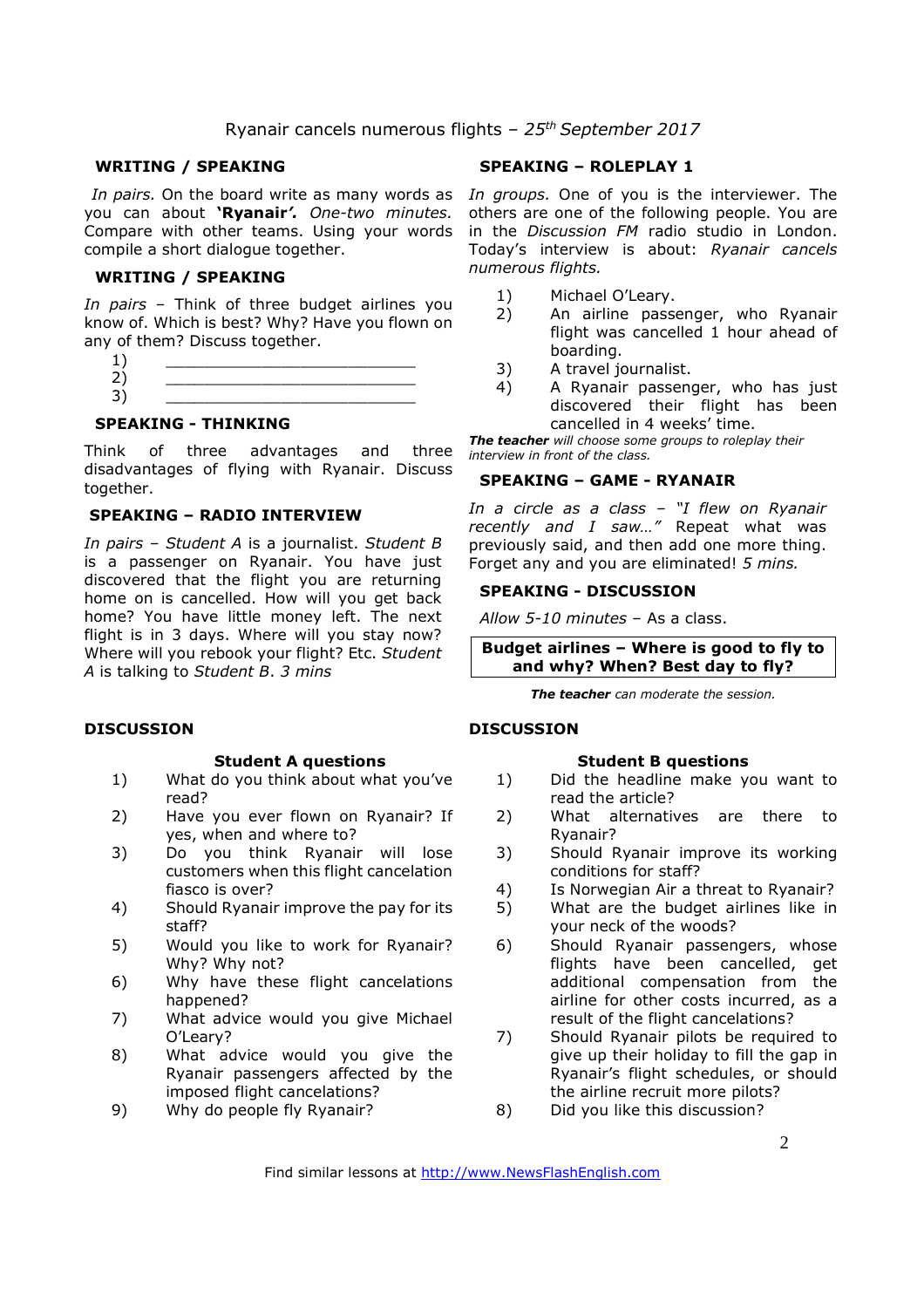# **GAP FILL: READING GAP FILL: GRAMMAR**

#### **Ryanair cancels numerous flights**

Recently, (1)\_\_ airline Ryanair cut as many as 2,000 flights from its  $(2)$ . Ryanair has said this is due to its pilots and crew having to use up their annual holiday  $(3)$ \_\_.

More than 400,000 passengers across Europe have been affected by the flight cancelations. Many (4)\_\_ have been left stranded, broke and unable to get home. Ryanair has published a full list of affected flights that have been cancelled, which cover a sixweek period.

The (5) airline has offered full (6) for passengers affected by the cancelled flights. When the news first broke passengers received a text message, asking them to call a premium rate phone line, which left them more out of pocket.

Ryanair boss Michael O'Leary said, "It's not my biggest  $(7)$  ." He has refused to  $(8)$  over the fiasco. O'Leary claims the pilots annual leave, strikes and air traffic delays has led to the flight cuts.

#### *Quit / passengers / cock-up / refunds / entitlement / schedules / no frills / budget*

Low pay and bad working (1)\_ for Ryanair staff (crew and pilots) are one of the more likely causes behind the current situation. Recently, 140 Ryanair pilots (2)\_\_ the budget airline to work for rival Norwegian Air. Whatever the real reason, it's an (3)\_\_ for Ryanair.

Many passengers who have had flights cancelled have had to take  $(4)$  action, like cutting their holiday short, or cancelling it. Other passengers have had to rebook their flights with Ryanair or on other airlines, in order to get home. Ryanair (5)\_ have been offered a £12,000 (6) and first officers a £6,000 bonus, as part of Ryanair's attempts to help solve this  $(7)$ , which is of their own making. However, they won't receive these  $(8)$  till the 1<sup>st</sup> November 2018. Should they decide to leave the company in between, they won't get it.

#### *omnishambles / crisis / evasive / conditions / bonuses / bonus / pilots / quit*

# **Ryanair cancels numerous flights**

Recently, no frills airline Ryanair cut as (1)\_\_ as 2,000 flights from its schedules. Ryanair has said (2)\_\_ is due to its pilots and crew having to use up (3)\_\_ annual holiday entitlement.

More (4) \_\_ 400,000 passengers across Europe have been affected by the flight cancelations. Many passengers have been left stranded, broke and unable to get home. Ryanair has published a full list of affected flights that have been cancelled, which cover a six-week period.

The budget airline has offered full refunds for passengers affected by the cancelled flights. (5)\_ the news first broke passengers received a text message, asking (6) to call a premium rate phone line,  $(7)$  left them  $(8)$  out of pocket.

Ryanair boss Michael O'Leary said, "It's not my biggest cock-up." He has refused to quit over the fiasco. O'Leary claims the pilots annual leave, strikes and air traffic delays has led to the flight cuts.

### *which / more / many / when / their / than / them / this*

Low pay and bad working conditions for Ryanair staff (crew and pilots) are one of the more likely causes behind the current situation. Recently, 140 Ryanair pilots quit the budget airline to work  $(1)$  rival Norwegian Air. Whatever the real reason, it's an omnishambles for Ryanair.

Many passengers (2) have had flights cancelled have had to take evasive action, like cutting their holiday short, or cancelling it. Other passengers have had to rebook their flights with Ryanair (3) (4)\_\_ other airlines, in order to get home. Ryanair pilots have been offered a £12,000 bonus and first officers a £6,000 bonus, (5) part of Ryanair's attempts to help solve this crisis, which is (6)\_\_ their own making. However, they won't receive these bonuses till the 1<sup>st</sup> November 2018. Should they decide to leave the company (7)\_ between, they won't get  $(8)$ .

*for / who / or / as / of / it / in / on*